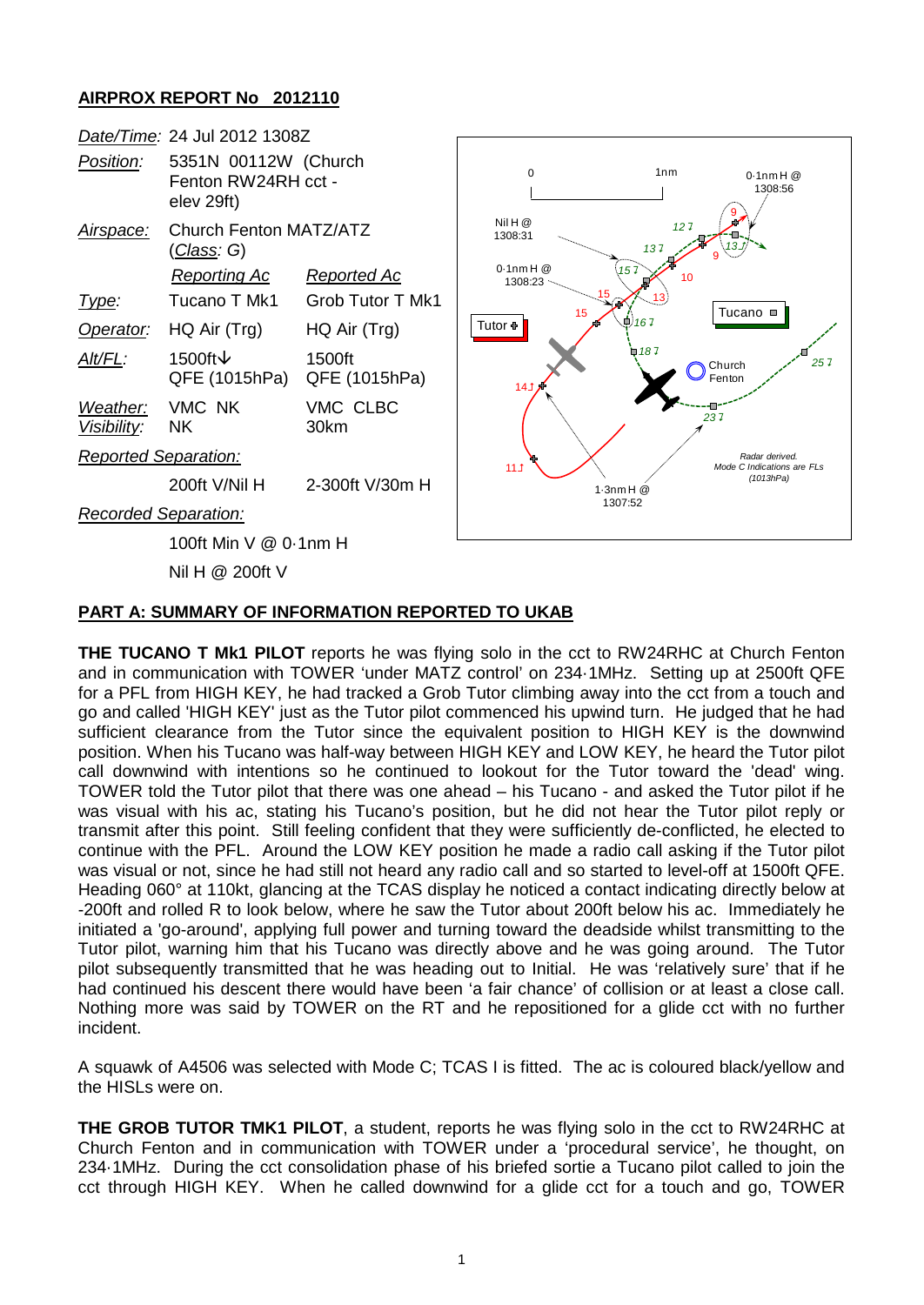informed him that the Tucano was ahead between HIGH KEY and LOW KEY. He was visual with the Tucano and based on his limited experience, thinking his pattern would fit in behind it, he did not perceive the Tucano to be a threat at the time, so he continued with the pre-landing checks. During this process he neglected to update the position of the Tucano as he was pre-occupied with the checks. It was only as he closed the throttle, abeam the initial aiming point heading 060° at 80kt, that he once again became aware of the position of the Tucano and its close proximity to his Tutor. It was about this time that the Tucano pilot made an RT call trying to establish whether or not he was visual with the Tucano. He attempted to respond in the affirmative, but was unable to key the transmit button successfully in time. He then had to concentrate on descending in order to maintain sufficient vertical separation from the Tucano. As the Tucano went around above his Tutor, he transmitted his intention to descend and reposition to Initial. He estimated the minimum separation as 30m horizontally and 2-300ft vertically and assessed the Risk as 'low'.

He added that he thought his pattern would fit in with the Tucano and only realised that this would not be the case quite late. Additionally, this was the first time he had flown in the cct solo in the company of a Tucano. The Traffic Avoidance System (TAS) was switched off in accordance with the current SOP, although he was visual with the Tucano from the beginning of the downwind leg as a result of the TI given by ATC.

A squawk of A4506 was selected with Mode C/S. The ac is coloured white with a blue stripe; the HISLs were on

**THE CHURCH FENTON AERODROME CONTROLLER (ADC)** reports he was screening a trainee controller at the time of this incident. The Tucano pilot called HIGH KEY with intentions whilst the Tutor was crosswind. The Tutor pilot established himself on the downwind leg and called downwind with intentions. The trainee ADC replied correctly, 'one ahead between HIGH and LOW KEY, surface wind…'. Due to his experience at Church Fenton the controller knew that the Tucano PFL profile placed ac descending from HIGH KEY directly above the Control Tower, and that they would be unsighted for most of the Tucano's descent until around LOW KEY; also if the Tutor pilot maintained his course and speed, there might be a confliction. He moved as close to the VCR windows as his headset wire would allow him to see the downwind leg better; although it is a visual cct, he instructed the trainee controller to ask the Tutor pilot if he was visual with the Tucano ahead and this was done immediately. The Tutor pilot did not reply instantly and after a few seconds the Tucano pilot himself transmitted his height and called 'LOW KEY gear down'. At this point he was still not visual with the Tucano from the VCR. The trainee ADC transmitted 'clear touch and go' and he then saw the Tucano descending at LOW KEY. Once he acquired the Tucano he assessed the relative positions, courses and speeds of the two ac and was concerned that the Tutor had not seen the Tucano as he had maintained his course and speed, although from his perspective in the VCR, the Tucano looked like it would turn inside the Tutor on final and therefore there would be no collision. The Tucano pilot then transmitted asking if the Tutor pilot had seen his Tucano passing his position relative to the Tutor. There was another short pause before the Tutor pilot transmitted that he was going out to Initial. The Tutor pilot's instructor was in the VCR and he informed her of the situation in order that she could debrief the pilot after he had landed.

**BM SAFETY MANAGEMENT** reports that this Airprox occurred at Church Fenton, between a Tucano conducting a PFL and a Tutor conducting a glide cct, both in contact with Church Fenton TOWER.

TOWER was manned by a trainee and an experienced mentor who described their workload and task complexity as low.

The incident sequence commenced at 1307:29, as the Tucano pilot reported, "*HIGH KEY touch and go*", which was acknowledged by the trainee ADC. At this point, the Tucano was 2.4nm NE of the Tutor, tracking SW'ly, indicating 2500ft; the Tutor was in a R turn onto downwind, indicating 1200ft. The Tucano pilot had reported visual with the Tutor as he approached HIGH KEY; however, he had lost sight of the Tutor at some point after leaving HIGH KEY.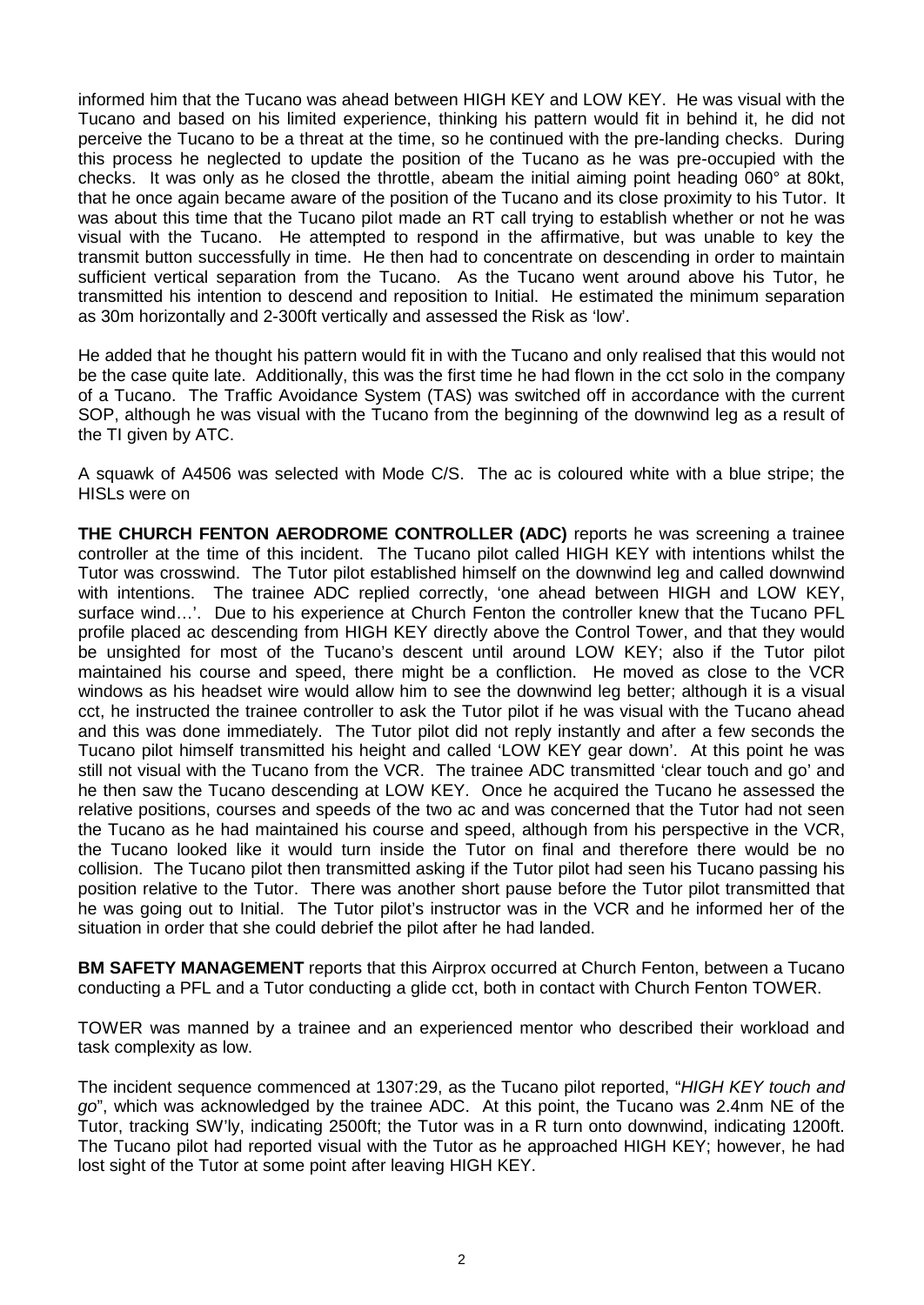At 1307:47, the Tutor pilot reported, "*downwind glide, touch and go*" and was advised by the ADC of, "*one ahead* [the Tucano] *between high and low key, surface wind 3-1-0, 0-7*." At this point, the Tucano was 1.7nm ENE of the Tutor, tracking SW'ly, indicating 2500ft; the Tutor was tracking NE'ly, indicating 1200ft. The Tucano pilot reported being aware of the Tutor pilot's downwind call and 'continued to lookout for him toward the 'dead' wing.

The mentor ADC reported that he 'knew that the Tucano PFL profile [would] put him descending from HIGH KEY directly above the Tower, that we [the ADC mentor and his trainee] would be unsighted for most of his descent until around low key, and that if the Tutor carried on his course and speed there might be a confliction'. As a result the mentor instructed the trainee to ask the Tutor pilot whether he was visual with the Tucano; the trainee did this at 1308:23, but the Tutor pilot did not respond.

[UKAB Note (1): At this point, the radar recording shows the Tucano was 0.1nm SE of the Tutor, in a right-hand turn passing through N, descending through 1600ft Mode C (1013hPa); the Tutor is tracking NE'ly, indicating 1500ft Mode C (1013hPa). At 1308:31, the Tucano contact indicating 1500ft merged with that of the Tutor tracking NE'ly indicating 1300ft. The ac remain within 0.1nm of each other, on similar tracks, within 300ft of each other until the contacts separate after 1308:56.]

Based upon analysis of the individual pilots' reports, it was not until just before the Tucano pilot broke the conflict at 1308:56, that both the Tucano and Tutor pilots became fully aware of the Tutor's proximity and were not visual with it prior to the initial 'merge' at 1308:31.

At 1308:35, the Tucano pilot reported, "*LOW KEY gear down*" and was, "*cleared touch and go*" by the trainee ADC. At 1308:43, the Tucano pilot readback the clearance and asked, "*is he* [the Tutor] *visual with me*?" and then immediately stated, "*I'm right on top of you*." The Tutor pilot replied, "[Tutor C/S] *descending downwind to* [2-sec pause] *initial*."

Subsequent to completing his report, the ADC mentor has confirmed that by 'moving as close to the window as his headset wire would allow' they were able to visually acquire the Tutor for much of the incident sequence; however, they did not acquire the Tucano until it reached LOW KEY. Moreover, the ADC mentor reported and confirmed in a subsequent conversation that immediately after they had visually acquired the Tucano, the latter's pilot questioned whether the Tutor pilot was visual with his ac.

The unit have completed a detailed investigation into this incident; however, this investigation was conducted without a radar replay. Consequently, the investigation concluded that the CPA occurred immediately prior to the Tucano pilot breaking the conflict at 1308:56. The BM SM investigation has determined that the CPA was earlier and the conflict prolonged, thus the severity of the incident was greater than it initially appeared.

In hindsight, the ADC mentor has acknowledged that they could have pursued a reply from the Tutor pilot to the question at 1308:23, whether he was visual with the Tucano. However, they were conscious of allowing the Tutor pilot time to reply and that both of the ac's pilots were trainees and should not, ideally, have their checks interrupted. Moreover, the CPA occurred at 1308:31, meaning that any follow-up action by the ADC would not have prevented the Airprox, merely alerted both pilots to their potential proximity and, arguably, shorten the duration of the conflict. Finally, both crews were operating within a visual cct where it was their responsibility to 'see and avoid', to use the available RT calls to enhance their SA and to integrate themselves according to the order of recovery correctly provided by the ADC. On that basis, given the timescales involved and the limitations on the ADC's lookout imposed by the construction of the Control Tower and the length of their headset lead, it is inappropriate to suggest that the ADC was in a position to affect the outcome of this incident.

**THE TUCANO T MK1 PILOT'S UNIT** comments that this was well handled by an inexperienced student. There are a number of points worth highlighting: the student had a strong understanding of the sequencing that should exist with regard to HIGH KEY and downwind calls, which is worth noting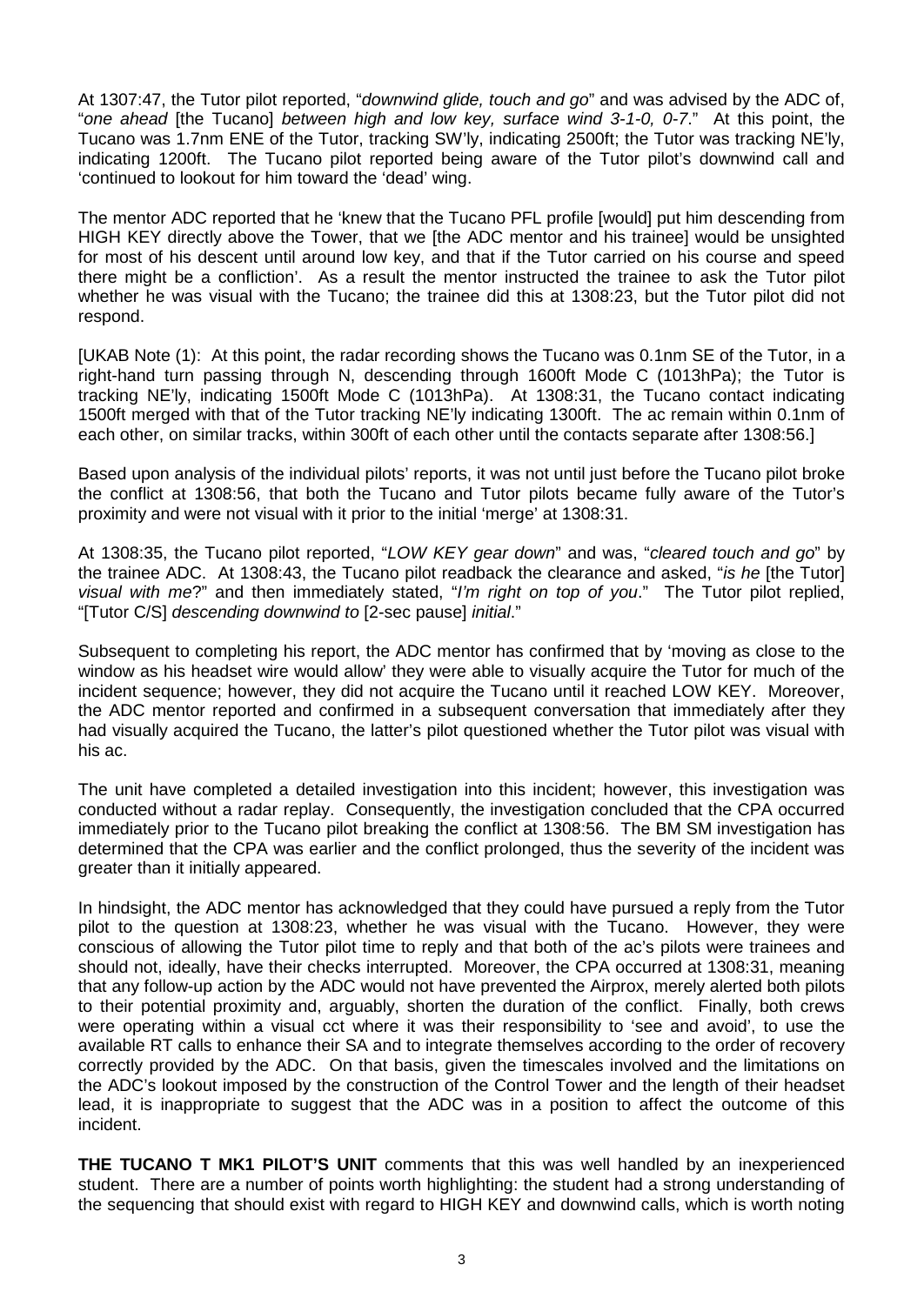by QFIs teaching these elements of the course; the student had the confidence and captaincy to act when events did not seem to be correct; mixed traffic patterns can lead to more confliction than would otherwise be the case; and strong SA was provided by TCAS being selected on in the visual cct and ac squawking in the visual cct. We have had many discussions on the merit of squawking/selecting TCAS on in the visual circuit and this occurrence vindicates such a policy. It is perceived that this policy is not RAF wide across fleets or Stations, which is possibly worth wider consideration.

**HQ AIR (TRG)** comments that this incident was well handled by the unit and triggered a Safety Investigation, which resulted in several recommendations. The Tutor student appeared to be aware of the confliction following completion of his downwind checks and was faced with an uncomfortable decision on how to avoid a collision. A hard turn away might have been the best option but this would have placed him unsighted on the Tucano then descending and overtaking him from his high 4 o'clock. Clearly an earlier decision to continue when the Tucano called 'High Key' created the conflict and an orbit or widen to go around would have been more appropriate; further guidance on such situations will now be provided to students. The consideration of CWS settings in the circuit is also under review and its continued use in the circuit should be considered by all users of such equipment. However, the lack of TAS warning to the Tutor was not critical in this instance as the pilot appears to have been visual and to be able to take late but effective avoiding action; by contrast, the TCAS warning appears to have highlighted to the Tucano pilot that his presumption that the Tutor student had taken satisfactory steps to deconflict were incorrect. His questioning of the Tutor pilot's SA was commendable.

## **PART B: SUMMARY OF THE BOARD'S DISCUSSIONS**

Information available included reports from the pilots of both ac, transcripts of the relevant RT frequency, radar video recordings, reports from the air traffic controller involved and reports from the appropriate ATC and operating authorities.

Although the mentor ADC had suspected that a conflict might materialize between the two ac and was looking for the Tucano, it was unfortunate that he had not acted on his instincts to press his trainee for a reply from the Tutor pilot to confirm that he had the Tucano in sight. The BM SM report had highlighted that although this might have alerted the Tutor pilot to look for the Tucano, as the CPA occurred only moments later it would have had little impact on the outcome. The Board was concerned that the ergonomics of the Control Tower, coupled with the length of their headset cables had impeded the controllers' ability to look-out of the VCR; the HQ Air (Trg) Member briefed the Board that the use of a wireless headset is being investigated, which would allow controllers greater freedom. However, a controller Member who is familiar with the Control Tower layout at Church Fenton suggested that the Duty Instructor's (DI) position in the VCR is best placed to observe the cct now that the cct direction is RH on RW24 and the Board was briefed that the DI was in the Tower for the Tutor student's solo ccts. As the cct relied on visual acquisition and separation, it was the responsibility of both the Tucano and Tutor student pilots to sequence themselves appropriately in the pattern. In the Board's view, the Tutor student was probably operating at the limit of his ability for that stage of training, which led some Members to suggest that the DI could have been more circumspect and prompted his student what to do when the Tucano started the PFL.

The Tucano pilot was plainly aware of the Tutor in the cct when he passed HIGH KEY, had seen it climbing out from the 'touch and go' and perceived that he would be ahead of it in the pattern. He might also have expected the Tutor pilot to react to the 'HIGH KEY' call by extending upwind. In fact the Tutor pilot had already extended upwind from the point at which he would normally turn cross wind (500ft) in order to climb for a glide circuit (1500ft downwind) but this extension was insufficient to establish separation from the Tucano. As it was, the Tucano was between HIGH and LOW KEY when the Tutor pilot called downwind for his glide cct and a pilot Member perceived that this downwind call would have come earlier than the Tucano pilot expected and was the first clue that the Tutor was close by in both range and height. Nevertheless, TOWER correctly gave the Tucano priority in the cct and, in response to the Tutor pilot's downwind call, told the Tutor pilot that the